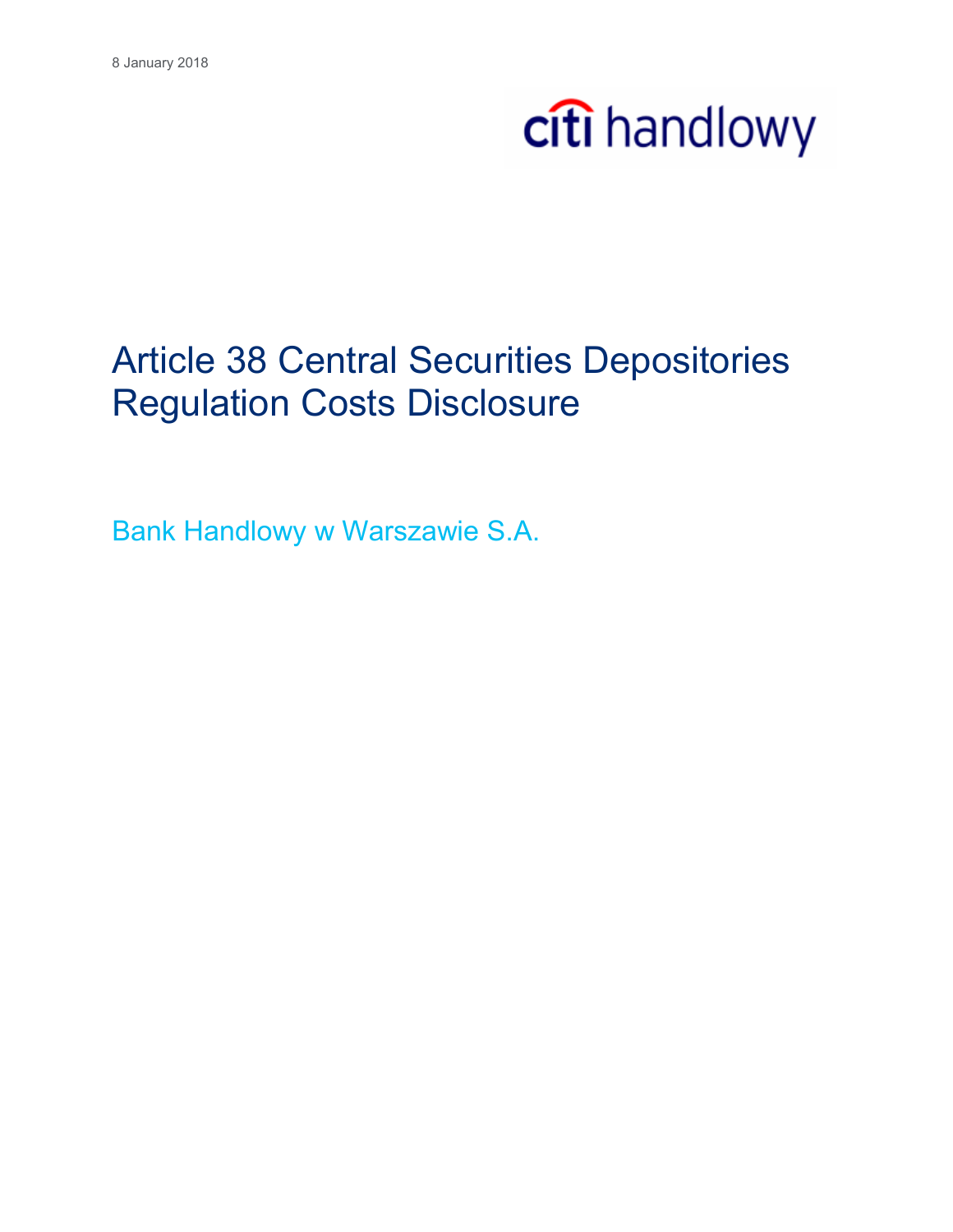$\overline{\phantom{a}}$ 



#### 1. Introduction

- 1.1 The purpose of this document is to disclose the costs associated with the different levels of segregation provided in respect of securities that Bank Handlowy w Warszawie SA (hereinafter referred to as "**we**", "**us**", "**our**" or "**Citi**" ") hold directly for clients with Central Securities Depositories ("**CSDs**").
- 1.2 Citi is a direct participant in a number of CSDs and in this capacity is required to make this disclosure under Article 38 (5) and 38 (6) of the Central Securities Depositories Regulation ("CSDR")<sup>11</sup>.
- 1.3 This costs disclosure should be read in conjunction with our disclosure on the levels of protection associated with the different levels of segregation, including the main legal implications of the respective levels of segregation offered ("**Participant Disclosure**").
- 1.4 While this disclosure provides an overview of the costs associated with the different levels of segregation, this disclosure does not purport to contain all the information a client would need to decide which type of account it should choose in a relevant CSD. We would typically expect to have more detailed discussions with clients around their specific pricing arrangements with a view to assisting them with making a more informed choice on the type of CSD account that would be suitable for them for each relevant CSD.
- 1.5 This costs disclosure is based on the CSD charging structure as of the date of this disclosure. CSDs may change their charging structure from time to time and potentially when the CSDs are duly authorised under CSDR. For up to date CSD fees and charges, clients can visit the website of the applicable CSD.
- 1.6 This costs disclosure is provided to you for information only and is not intended to constitute legal, regulatory, tax, investment, accounting, financial or other advice by any member of the Citi organization. This costs disclosure should not be used or relied upon by any person for the purpose of making any legal, regulatory, tax, investment, accounting, financial or other decision or to provide advice on such matters to any other person. Recipients of this costs disclosure should obtain guidance and/or advice, based on their own particular circumstances, from their own legal, tax or other appropriate advisor. Citi has no responsibility for any loss occasioned as a result of the use of information in this costs disclosure.

<sup>1</sup> *Regulation (EU) No 909/2014 of the European Parliament and of the Council on improving securities settlement in the European Union and on central securities depositories and amending Directives 98/26/EC and 2014/65/EU and Regulation (EU) No 236/2012*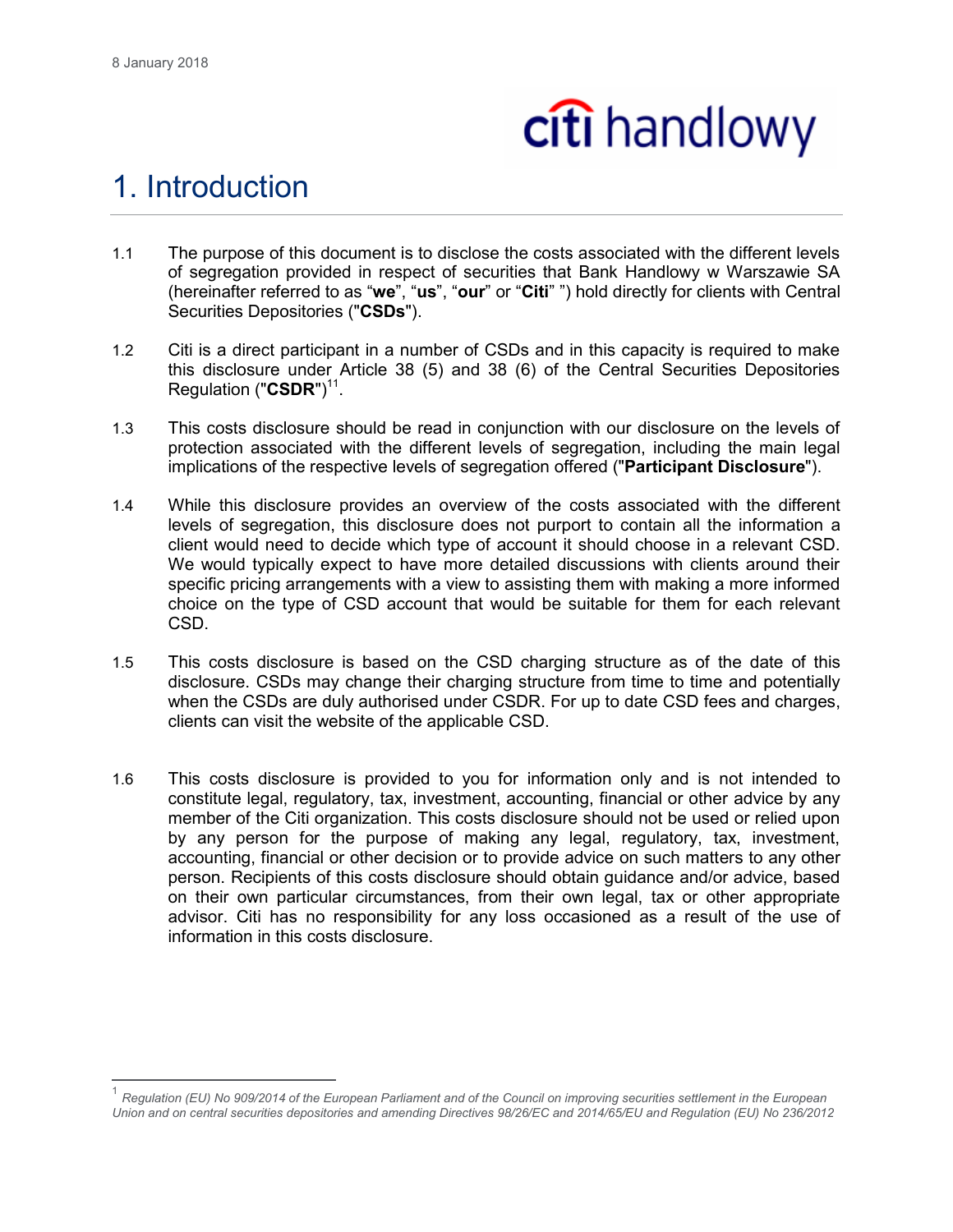

#### 2. Background

- 2.1 As explained further in our Participant Disclosure, we currently make two types of accounts with the CSDs available to clients: an Individual Client Segregated Account ("ISA") and an Omnibus Client Segregated Account ("OSA").
- 2.2 An ISA is used by us to hold the securities of a single client and therefore the client's securities are held by us in a CSD account which is separate from CSD accounts used to hold the securities of other clients and our own proprietary securities.
- 2.3 An OSA is used by us to hold the securities of a number of clients on a collective basis in a single CSD account. We do not however hold our own proprietary securities in OSAs.
- 2.4 Regardless of the type of account a client chooses to hold its securities at the CSD, we record each client's individual entitlement to securities that we hold for that client in one or more client securities accounts established and maintained for such client in our own books and records.
- 2.5 This disclosure sets out in clauses 3 and 4 below the costs that may be associated with an ISA and OSA which could include Citi costs, CSD costs and if applicable, any third party fees and costs and how they may vary between the two types of accounts.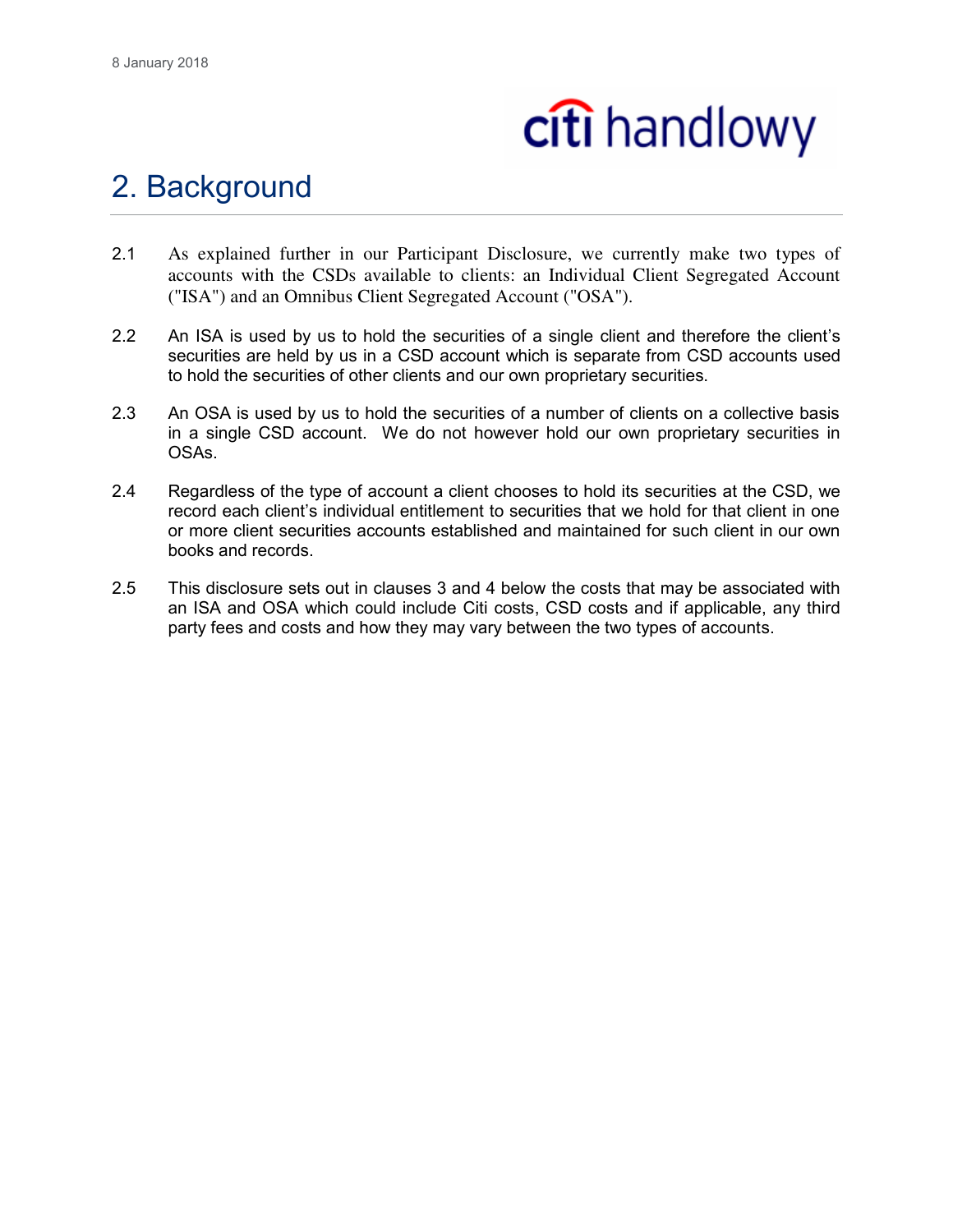### 3. Citi costs: OSA v ISA

- 3.1 Citi account fees apply in relation to the separate client account(s) that Citi opens on its books and records. The client account(s) opened on Citi's books and records are opened in respect of the relevant CSD account in which the client's securities are held. Citi's account fees would typically consist of:
	- (a) a fixed one-off account opening fee; and
	- (b) a fixed monthly account maintenance fee (together the "**Citi account fees**").
- 3.2 The Citi Account fees will not vary depending on whether the client chooses to hold its securities in an ISA or an OSA at the CSD and regardless of the type of CSD account chosen, will be borne in full by the relevant client.
- 3.3 In addition there are a number of costs, charges or fees associated with holding securities which would not vary depending on the account structure. These include:
	- (a) custody and safekeeping fees;
	- (b) asset servicing fees;
	- (c) transaction fees
	- (d) special transaction fees (such as cancellation and amendment fees);
	- (e) out of pocket expenses; and
	- (f) transaction specific taxes or registration charges;
	- (g) tax reclaim fees and quick refund fees;
	- (h) fees for issuing specific statements or confirmations;
	- (i) fees for clients specific requests.
- 3.4 Furthermore any client relationship specific fees, charges or discounts that apply would not vary depending on the type of account the client may choose to have in a relevant CSD.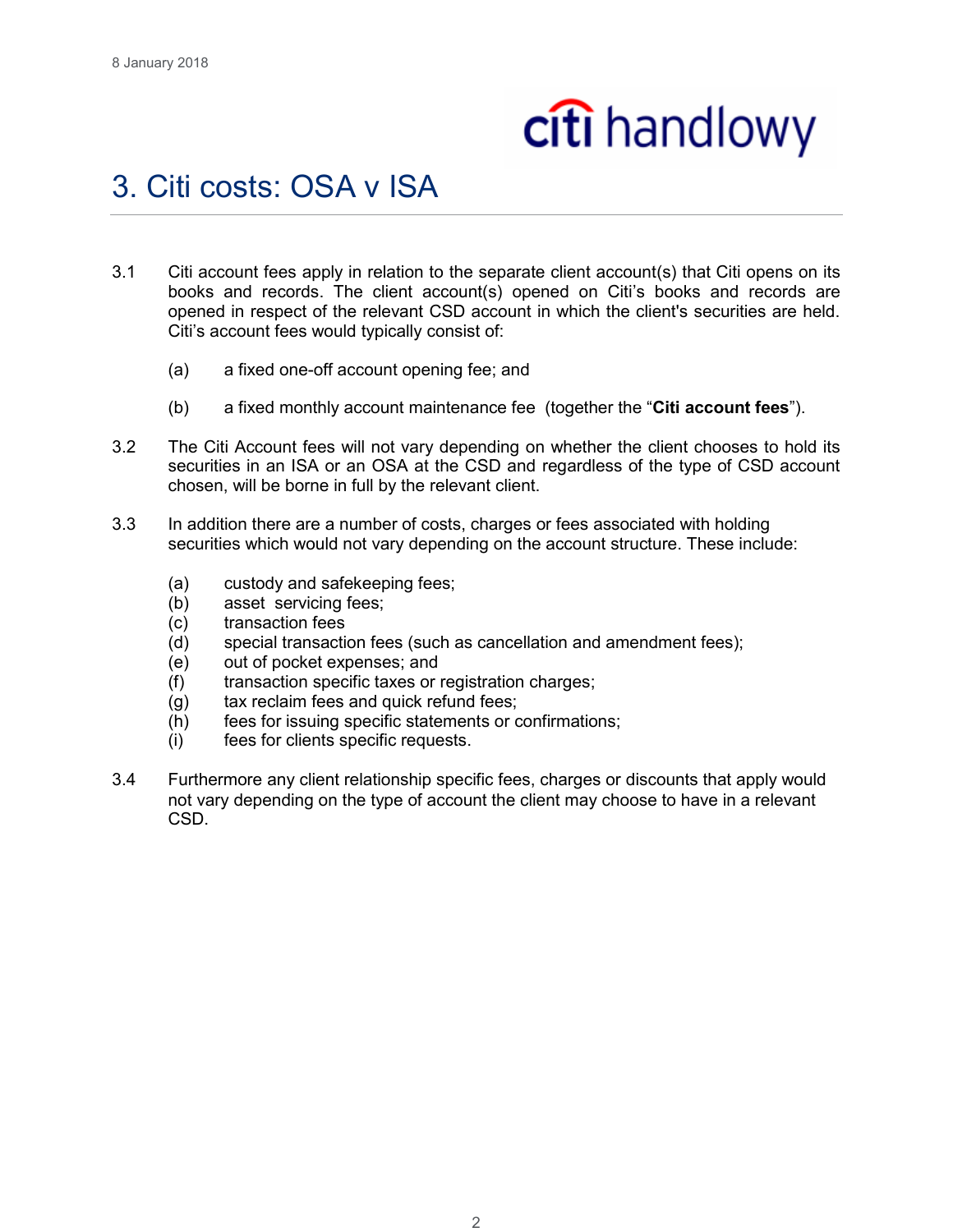### 4. CSD costs and other third party costs: OSA v ISA

- 4.1 Account opening fees may be charged by a CSD and clients could be subject to the following fees imposed by the CSD on each account:
	- (a) a fixed one off account opening fee; and
	- (b) a fixed monthly account maintenance fee (together the "**CSD account fees**").
- 4.2 CSD account fees may vary depending on the type of account chosen due to additional operational complexity and monitoring however for specific market CSD charging structures clients are encouraged to review the CSD fee schedule published on the applicable CSD website.
- 4.3 The manner in which fees are applied to clients is likely to vary. Fees charged in respect of an ISA, will be borne by the client on whose behalf securities are held in the account, in full. On the other hand, fees in respect of an OSA would be equally shared amongst all clients who hold securities in the account. Accordingly a client holding securities in an OSA would typically expect to pay a lower CSD account fee than a client with an ISA.
- 4.4 There may be other costs/charges levied by a CSD (or a third party) from time to time would be passed to the client at cost. These costs would not however vary depending on whether the client chooses to have an ISA or OSA. These costs include but are not limited to safekeeping fees, settlement fees, registration fees, corporate action fees.

| 4.5 | Set out below are links to the CSDs websites in which we are participants |  |
|-----|---------------------------------------------------------------------------|--|
|-----|---------------------------------------------------------------------------|--|

| <b>CSD Participant</b>                                                 | <b>CSD</b>                                                   | Link to CSD website                                                                                                                        |
|------------------------------------------------------------------------|--------------------------------------------------------------|--------------------------------------------------------------------------------------------------------------------------------------------|
|                                                                        | Krajowy<br>Depozyt<br>Papierów<br>Wartościowych<br>S.A.      | http://www.kdpw.pl/en/Pages/Home_en.aspx                                                                                                   |
| Bank Handlowy w<br>Warszawie S.A.<br>Bank Handlowy w<br>Warszawie S.A. | SKARBNET4<br>$-$ within<br><b>National Bank</b><br>of Poland | http://www.nbp.pl/home.aspx?f=/SKARBNET4/SKARBN<br>ET4.html<br>http://www.nbp.pl/akty_prawne/skarbnet4/resolution-7-<br>2015-SKARBNET4.pdf |
|                                                                        | Clearstream<br><b>Banking SA</b>                             | http://www.clearstream.com                                                                                                                 |